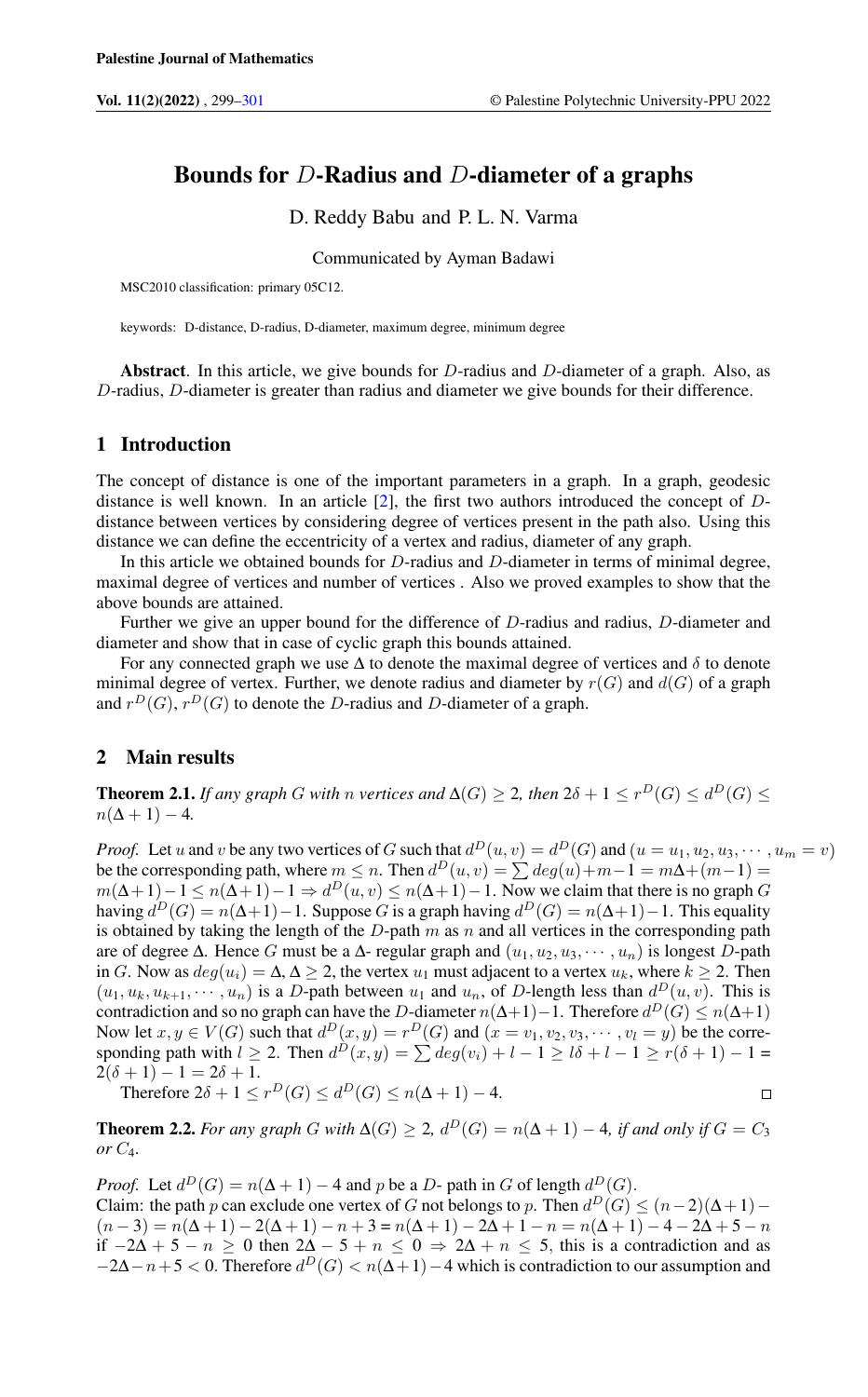so  $p$  can exclude at most one vertex of  $G$ . Now in order to prove the assumption, it is enough to prove that  $p(G)$  does not contain all the vertices of G. Suppose  $p(G)$  contain all vertices of G. If there is a vertex w such that  $deg(w) \geq 3$ , then  $p(G)$  will not contain all vertices of neighbor of w and so  $\Delta(G) \leq 2$ . Since  $\Delta(G) \geq 2$ , we have  $\Delta(G) = 2$ . Further if  $deg(u) = 1$  for some u, then  $d^D(G) < n(\Delta+1)-4$  and so G must be cycle. since D-path between any two vertices of a cycle  $C_n$  will not include all the vertices of  $C_n$  and  $p(G = C_n)$  contains all the vertices of  $G = C_n$ . we get a contradiction and hence the claim follows. Now  $d^D(G) \le (n-1)(\Delta+1) + n - 2 =$  $(n-1)(\Delta + 1) - 1$ . By hypothesis  $d^D(G) = n(\Delta + 1) - 4 \le (n-1)(\Delta + 1) - 1 \Rightarrow \Delta = 2$ . Therefore  $d^D(G) = n(\Delta + 1) - 4$  by theorem (3.2) in [\[6\]](#page-2-2).  $n = 3$  or 4. Thus G is either  $C_3$  or  $C_4$ . Converse is obvious.  $\Box$ 

**Theorem 2.3.** For any graph G, then  $r^D(G) = 2\delta + 1$ , if and only if  $G \approx K_n$ .

*Proof.* Let  $r^D(G) = 2\delta + 1$  and  $e^D(u) = 2\delta + 1$ ,  $\forall u \in V(G)$ , let  $d^D(u, v) = 2\delta + 1$ . Claim: u and v are adjacent vertices. Suppose u and v are not adjacent is an internal vertex w in the  $u-v$  D-path. Now  $d^D(u, v) = d(u, v) + deg(u) + deg(v) + deg(w) = 2 + 3\delta$ .  $2\delta + 1 = 3\delta + 1$ which is contradiction. Therefore there is no internal vertex in  $u - v$  path and hence u and v are adjacent vertices. Therefore  $G$  is a complete graph. converse is obvious.  $\Box$ 

Next, we prove bounds for difference of radius and diameters.

**Theorem 2.4.** For any graph G,  $r^D(G) - r(G) \leq \Delta(r(G) + 1)$ .

*Proof.* Let v be a vertex of G such that  $e(v) = r(G)$ . Clearly  $r^D(G) \leq e^D(v)$ . Now u be farthest vertex from v with respect to D-distance and  $d(u, v) = m$  then  $e^D(u) \le (m+1)\Delta + m$  $m(\Delta+1)+\Delta < e(v)(\Delta+1)+\Delta. r^D(G)-r(G) \leq e(v)(\Delta+1)+\Delta e(v) = \Delta(e(v)+1) = \Delta(r(G)+1).$ Therefore  $r^D(G) - r(G) \leq \Delta(r(G) + 1)$ .  $\Box$ 

**Theorem 2.5.** For any graph G,  $d^D(G) - d(G) \leq \Delta(d(G) + 1)$ .

*Proof.* Let v be a vertex of G such that  $e^D(v) = d^D(G)$  and u be the farthest vertex v with respect to D-distance. let  $d(u, v) = m$  then  $d^D(v) = e^D(v) \le (m+1)\Delta + m = m(\Delta+1) + \Delta =$  $m(\Delta + 1) + \Delta$  $d^D(G) \leq d(G)(\Delta+1)+\Delta-d(G)=\Delta(d(G)+1)$ . And hence  $d^D(G)-d(G) \leq \Delta(d(G)+1)$ .

Theorem 2.6. *For any graph* G*, the following are equivalent.*

 $(i) r^D(G) - r(G) = \Delta(r(G) + 1)$  $(ii) d^D(G) - d(G) = \Delta(d(G) + 1)$  $(iii)$   $G = C_n$ .

*Proof.*  $(i) \Rightarrow (ii)$ Let us assume that  $r^D(G) - r(G) = \Delta(r(G) + 1)$ .  $r(G) = \left\lceil \frac{n-1}{2} \right\rceil.$ 

Suppose  $r(G) < \left\lceil \frac{n-1}{2} \right\rceil$ , let u be the vertex of G such that  $e(u) = r(G)$  and v be a farthest vertex of u with respect to D-distance then  $r^D(G) \leq e^D(u) \leq (d(u, v) + 1)\Delta + d(u, v) =$  $d(u, v)(\Delta + 1) + \Delta \leq e(u)(\Delta + 1) + \Delta = r(G)(\Delta + 1) + \Delta$ 

 $r^D(G)-r(G) \le r(G)(\Delta+1)+\Delta-r(G)=\Delta(r(G)+1)<\Delta(\lceil\frac{n-1}{2}\rceil+1)$ , which is contradiction and hence the assumption follows. Therefore  $G$  must be either a path or cycle. Suppose  $G$  is path on *n* vertices.

Case(1) *n* is even  $r^D(G) = \frac{3n+2}{2}$  and  $r(G) = \frac{n}{2}$  $r^D(G) - r(G) = \frac{3n+2}{2} - \frac{n}{2} = n+1$  $(n + 1) < \Delta(r(G) + 1)$  which is contradiction. Case(2) *n* is odd  $r^D(G) = \frac{3n-1}{2}$  and  $r(G) = \frac{n-1}{2}$  $r^D(G) - r(G) = \frac{3n-1}{2} - \frac{n-1}{2} = n$  $n < \Delta(r(G) + 1)$  which is also contradiction. Therefore G must be a cycle.  $(iii) \Rightarrow (i)$ If *n* is even  $r^D(C_n) = \frac{3n+4}{2}$  and  $r(C_n) = \frac{n}{2}$ <br>  $r^D(C_n) - r(C_n) = \frac{3n+4}{2} - \frac{n}{2} = n+2$  $\Delta(r(G) + 1) = 2(\frac{n}{2} + 1) = n + 2.$